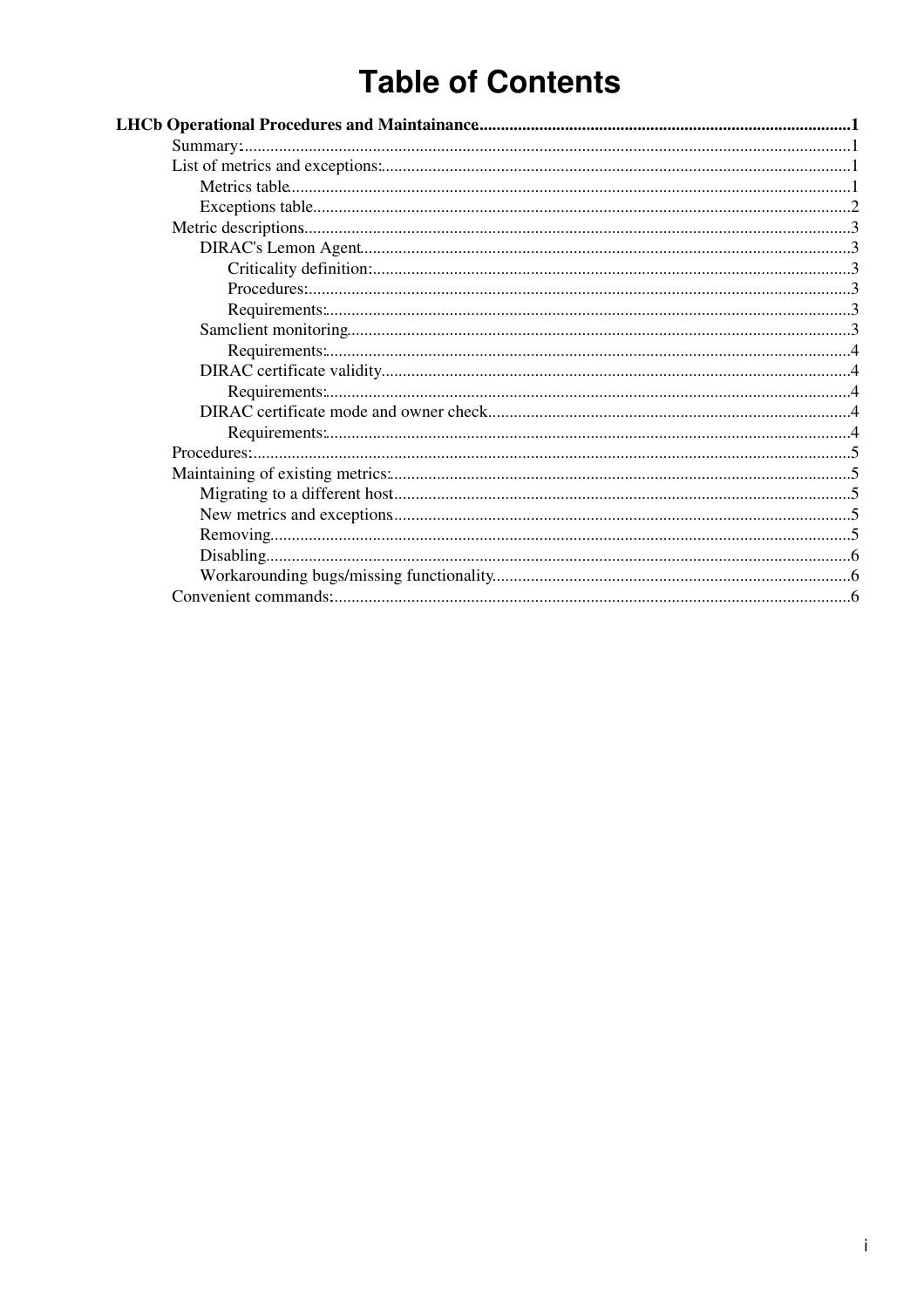# <span id="page-1-0"></span>**LHCb Operational Procedures and Maintainance**

## <span id="page-1-1"></span>**Summary:**

We use Lemon to monitor critical services and machine states which proved to be point of failure in the past. There is only one metric for all DIRAC services and agents. Detailed description of the metric could be find in its own section.

The list of metrics and corresponding exceptions follows.

## <span id="page-1-2"></span>**List of metrics and exceptions:**

## <span id="page-1-3"></span>**Metrics table**

| <b>Metric</b><br>ID | <b>Metric name</b>                         | <b>Metric description</b>                                                                         | <b>Metric class</b>                                     | VO | <b>Services</b> | <b>Hosts</b> |
|---------------------|--------------------------------------------|---------------------------------------------------------------------------------------------------|---------------------------------------------------------|----|-----------------|--------------|
| 34                  | gridftp                                    | metric that checks if<br>globus-gridftp-server<br>runs and if it runs<br>under root with ppid     | Reused and modified system.numberOfProcesses LHCb DIRAC |    |                 | volhcb15     |
| 815                 | samclient_chklockfile                      | metric that checks if<br><b>SAM</b> tests<br>submission is not<br>stucked                         | Reused and modified samclient.checklockfile             |    | LHCb SamClient  | volhcb05     |
| 4060                | DIRAC_Cert_valid                           | Checks whether<br><b>DIRAC</b> certificate<br>will remain valid next<br>14days                    | FIO::CertOK                                             |    | LHCb DIRAC      | volhcb16     |
| 4061                | DIRAC_Cert_key_perm                        | Checks whether<br><b>DIRAC</b> host.key has<br>correct mode,uid, gid                              | file.info                                               |    | LHCb DIRAC      | volhcb16     |
| 4090                | opt_own_partition                          | Checks if /opt is on<br>its own partition -<br>parsing of<br>/proc/mounts                         | log.Parse                                               |    | LHCb DIRAC      | volhcb16     |
| 9104                | partitionInfo                              | For this existing<br>metric we added<br>exception that checks<br>if /opt is full $(\geq$ XX%)     | system.partitionInfo                                    |    | LHCb DIRAC      | volhcb16     |
| 4076                | DIRAC_Lemon_Agent_check Checks whether log | of DIRAC's Lemon<br>Agent contains<br>information about<br>failure of critical<br>services/agents | log.Parse                                               |    | LHCb DIRAC      | volhcb12     |

This table is also part of the [list](https://twiki.cern.ch/twiki/bin/view/LCG/ExperimentLemonMetrics) of experiment-specific metrics for all experiments.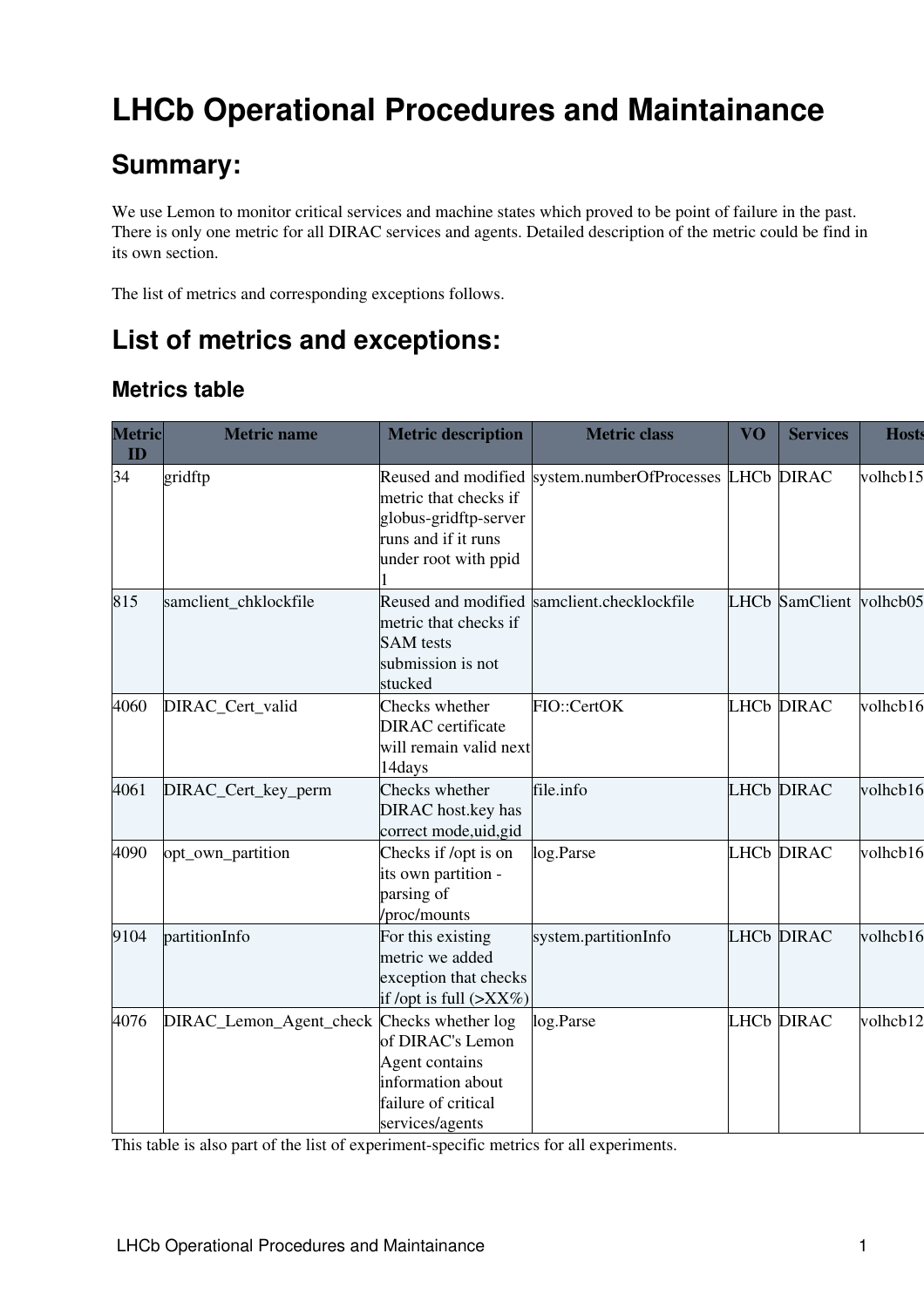## <span id="page-2-0"></span>**Exceptions table**

| <b>Exception</b><br>ID | <b>Exception name</b> Corresponding Description | metric(s) |                                           | Hosts   |                                       |
|------------------------|-------------------------------------------------|-----------|-------------------------------------------|---------|---------------------------------------|
| 30063                  | gridftp_wrong                                   |           | Raises an<br>exception if                 |         | volhcb15 http://service-cc-opm.web.ce |
|                        |                                                 |           | gridftp is not                            |         |                                       |
|                        |                                                 |           | properly<br>running                       |         |                                       |
| 30668                  | samclient_lockfile_exception_lhcb 815           |           | Raises an                                 |         | volhcb05 http://service-cc-opm.web.ce |
|                        |                                                 |           | exception if<br>there is logfile          |         |                                       |
|                        |                                                 |           | older than 2                              |         |                                       |
|                        |                                                 |           | hours in any<br>samclient                 |         |                                       |
|                        |                                                 |           | directory                                 |         |                                       |
|                        |                                                 |           | (check template<br>for any changes        |         |                                       |
|                        |                                                 |           | of the                                    |         |                                       |
| 30660                  | DIRAC_Cert_valid_err                            | 4060      | threshold)<br>Raises an                   |         | all LHCb http://service-cc-opm.web.ce |
|                        |                                                 |           | exception if the voboxes                  |         |                                       |
|                        |                                                 |           | server<br>certificate in                  |         |                                       |
|                        |                                                 |           | <b>DIRAC</b>                              |         |                                       |
|                        |                                                 |           | directory is                              |         |                                       |
|                        |                                                 |           | going to expire<br>$in < 14$ days         |         |                                       |
| 30661                  | DIRAC_Cert_key_perm_err                         | 4061      | Raises an                                 |         | all LHCb http://service-cc-opm.web.ce |
|                        |                                                 |           | exception if the voboxes<br><b>DIRAC</b>  |         |                                       |
|                        |                                                 |           | host.key don't                            |         |                                       |
|                        |                                                 |           | have correct<br>mode,uid,gid              |         |                                       |
| 30690                  | opt_own_partition_err                           | 4090      | Raises an                                 |         | all LHCb http://service-cc-opm.web.ce |
|                        |                                                 |           | exception if the voboxes<br>opt is not on |         |                                       |
|                        |                                                 |           | its own                                   |         |                                       |
| 30689                  | opt_partition_full_err                          | 9104      | partition<br>Raises an                    |         | all LHCb http://service-cc-opm.web.ce |
|                        |                                                 |           | exception if                              | voboxes |                                       |
|                        |                                                 |           | /opt is more<br>than 90% full             |         |                                       |
|                        |                                                 |           | (check template                           |         |                                       |
|                        |                                                 |           | for any changes<br>of the                 |         |                                       |
|                        |                                                 |           | threshold)                                |         |                                       |
| 30676                  | DIRAC_Lemon_Agent_check_err 4076                |           | Raises an<br>exception if log voboxes     |         | all LHCb NoNe ATM                     |
|                        |                                                 |           | of DIRAC's                                |         |                                       |
|                        |                                                 |           | Lemon Agent                               |         |                                       |
|                        |                                                 |           | contains<br>information                   |         |                                       |
|                        |                                                 |           | about failure of                          |         |                                       |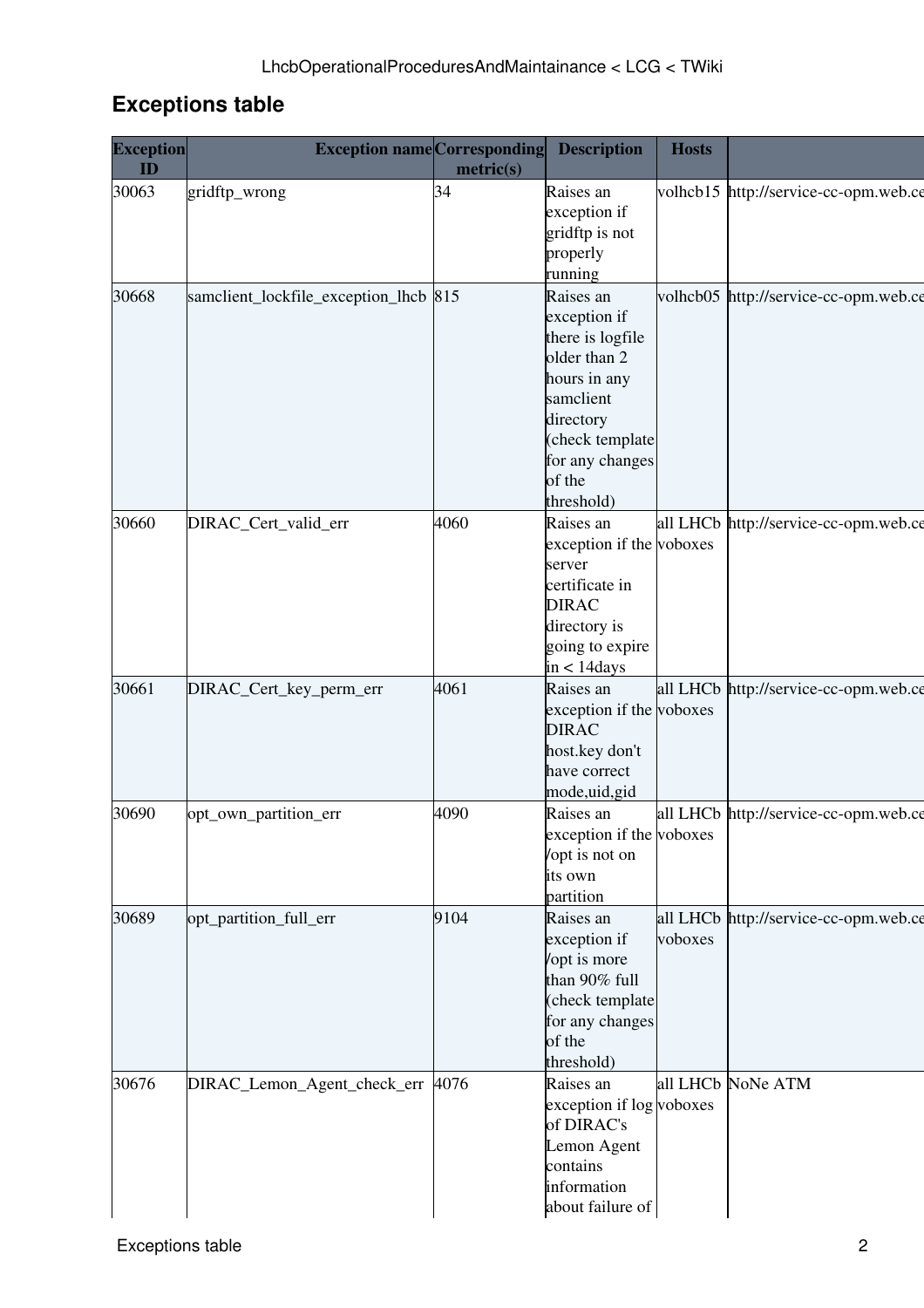| .tıcal          |
|-----------------|
| services/agents |

## <span id="page-3-0"></span>**Metric descriptions**

Some of the used metrics deserve more comment to fully understand what is happening behind the scene.

## <span id="page-3-1"></span>**DIRAC's Lemon Agent**

**DIRAC's Lemon Agent** is the part of the DIRAC Framework systems that was written to enable Lemon monitoring of all DIRACs' services and agents. In this paragrapg the *Lemon Agent* means part of the DIRAC framework, not the part of the Lemon monitoring system itself. This agent is written in a generic way --> there is only one Lemon Agent running on each host, which is same for all machines. The agent monitors all installed and setup services/agents on the machine. It gets the list from the local configuration (walking through the DIRAC's directory system). According to the criticality of the agent/service (see below), it outputs the status of the service/agent to a local log file (/opt/dirac/runit/Framework/LemonAgent/log/current) (which is automatically rotated by DIRAC). Then an independt TODO NAME Lemon metric regularly parses the log file and looks for failing critical services/agents.

This approach has many benefits, namely:

- only one generic agent for every host
- no need to define list of agents/services on hosts
- it gets installed automatically with DIRAC
- the log file is rotated for free
- no need to hassle with certificates

#### <span id="page-3-2"></span>**Criticality definition:**

Every agent/service has defined its criticality. This criticality is defined per system (Production/Development) in Configuration System component. They can be redefined using local configuration file of the Lemon Agent (/opt/dirac/etc/FrameworkSystem\_LemonAgent.cfg). There are only two levels of criticality right now: *Critical* and *NonCritical*. Lemon metric only checks failing *Critical* services/agents.

#### <span id="page-3-3"></span>**Procedures:**

Given the fact that there is only one metric on one machines where may be running several services/agents, one has to login to the machine to see which service/agent is actually failing. This is true for operators in CCC, which are instructed to do so before contacting responsible persons. When the exception is first risen, the email containing this information is automatically sent from the machine before any alarm appears (the alarm is only risen after given number of consequentially failures).

#### <span id="page-3-4"></span>**Requirements:**

Our own version of lemon-parse-log sensor which can handle UTC strings in it: /afs/cern.ch/user/j/jhorky/public/sl5/lemon-sensor-parse-log-1.1.2r1-1.x86\_64.rpm

## <span id="page-3-5"></span>**Samclient monitoring**

Monitoring of sam test submission system is done in the same way as on samXXX machines managed by SAM team. While the SAM is going to be retired, they do not accept any new VO on their machines --> we deployed the same sensor on our machine.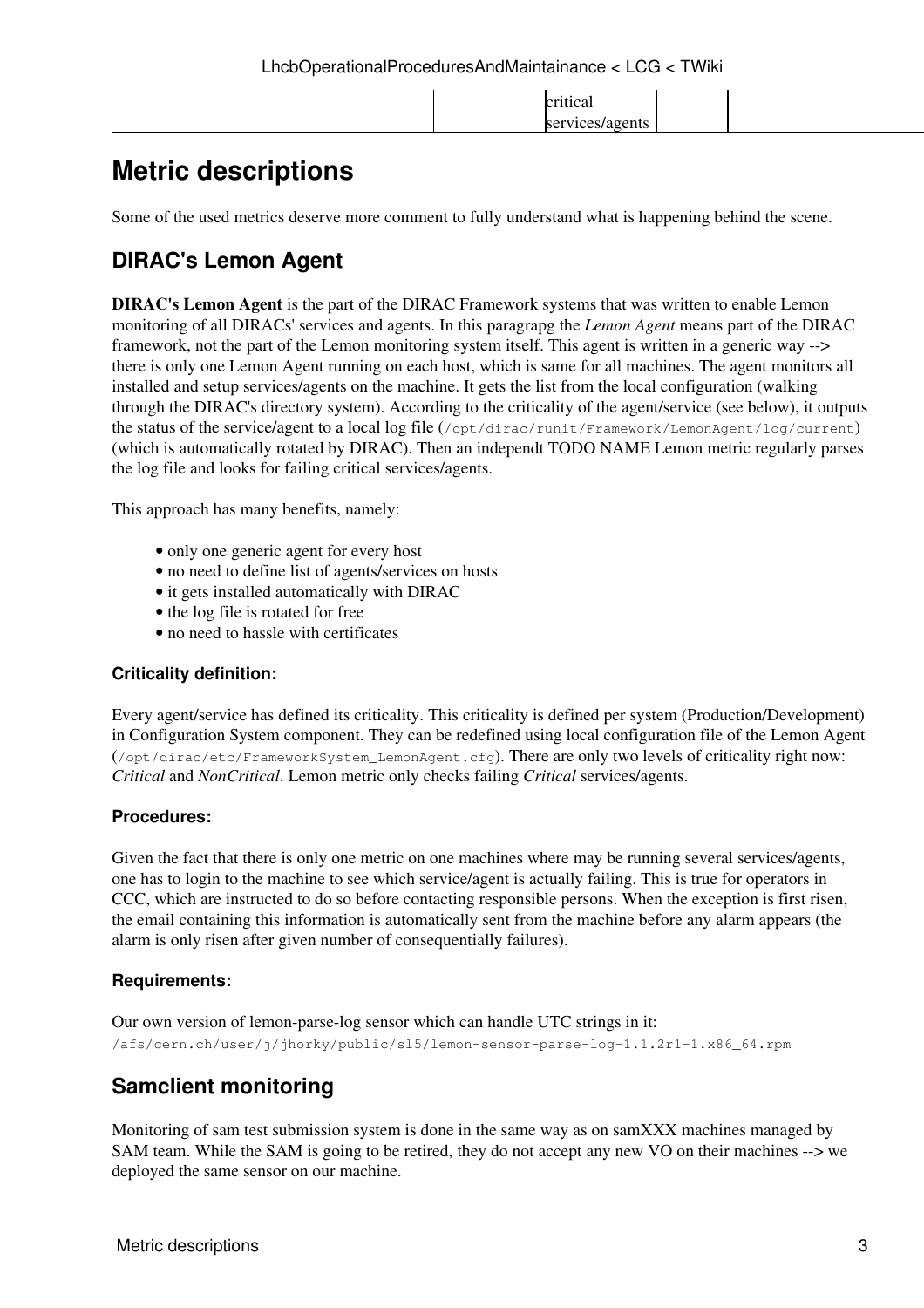#### LhcbOperationalProceduresAndMaintainance < LCG < TWiki

Sam test submission is monitored using samclient sensor, which must be installed by hand. There is only version for 32bit SL4, but the sensor is written in perl, so it should not matter which architecture it is deployed on (in fact, right now it is running on 64bit volhcb05 without problem). The lack of rpm in the sl5/64bit repository is the reason why it can't be installed using Quattor's directive.

Used samclient.lockfile metric class monitors age of all lockfiles inside .same directories under given parent directory (/home/santinel for volhcb05). It outputs its age and corresponding exception then checks whether it is older than set threshold. See templates linked from tables above.

#### <span id="page-4-0"></span>**Requirements:**

The sensor must be installed be hand. It can be found here: http://swrep.cern.ch/swrep/i386\_slc4/lemon-sensor-samclient-1.0.0-7.noarch.rpm

### <span id="page-4-1"></span>**DIRAC certificate validity**

For some reason, more than one instance of FIO::CertOK on one host causes problems - if fetching information from both instance simultaneously (at the exact same time) one of the instance don't get updated. As workaround, we set the frequency of the two sensors to two distinct prime numbers aroung 5hours each, which means that the collision only occurs once per 10years.

Strange, but it works.

There is, however, still one unresolved thing. Running lemon-host-check will try to get fresh information from all metrics to see whether there is an exception or not. As this will cause the "collision" of the metrics and thus will result in output like this:

```
root@volhcb20 ~/ >/usr/sbin/lemon-host-check
[INFO] lemon-host-check version 1.3.3 started by root at Tue May 18 15:46:36 2010 on volhcb20.cer
[VERB] 30660
[VERB] Name: exception.VOBOX_LHCb_DIRAC_Cert_valid_err (dirac-host-certificate
[VERB] Reason: (null)<br>[VERB] Notes: possib
[VERB] Notes: possible false exception (cacheAll: enabled)
[VERB] Exceptions: 1 - Running actuators: 0 - Disabled exceptions: 0 - State: Production
```
The possible false exception here means that it wasn't able to retrieve status of corresponding metric. However, when **server** asks for data, he uses the same source of information as lemon-cli application and thus **does not suffer from this error**.

#### <span id="page-4-2"></span>**Requirements:**

="/system/monitoring/metric/\_810/period" = 17761;

### <span id="page-4-3"></span>**DIRAC certificate mode and owner check**

There is a bug in mainstream version of the lemon-sensor-file (it returns non-sense values for mode and also for group id of given file). Our own version must be installed. See requirements.

#### <span id="page-4-4"></span>**Requirements:**

One must install our own version of the lemon-sensor-parase-log: /afs/cern.ch/user/j/jhorky/public/sl5/lemon-sensor-parse-log-1.1.2r1-1.x86\_64.rpm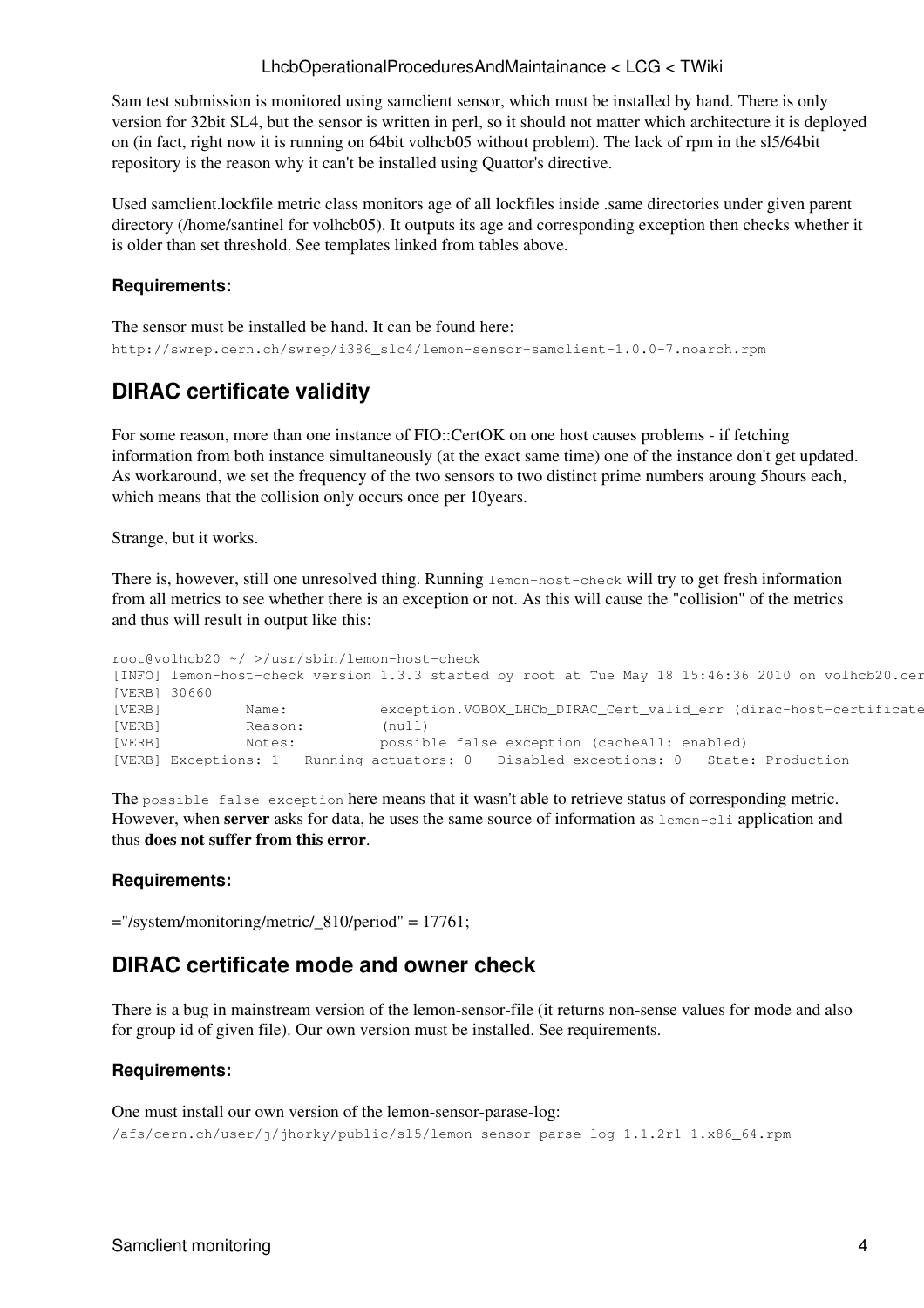## <span id="page-5-0"></span>**Procedures:**

Procedures for operators in CCC are maintained in the [Operational Procedures Management Portal](http://cern.ch/service-cc-opm/) <sup>®</sup>. Existing procedures for the exceptions are listed in the table above, but it can be always found by searching the portal for the exception name (e.g. try to search for gridftp\_wrong, you will get three pages - but only one of them is dedicated to VOBOXes). Everybody can try to change existing procedure, but it is a validator of the page who decides whether the changes will take effect or not.

It is always possible to create a new procedure page. In that case, it gets checked by a chosen validator and also by somebody from CC operational team.

## <span id="page-5-1"></span>**Maintaining of existing metrics:**

It is highly recommended to consult the [dedicated tutorial page.](https://twiki.cern.ch/twiki/bin/view/LCG/VOSpecificServicesMon_Tutorial) There is also [general official documentation](http://lemon.web.cern.ch/lemon/docs.shtml) $\mathbb{Z}$ for Lemon system and for some [sensors](http://lemon.web.cern.ch/lemon/doc/sensors.shtml)  $\mathbb{Z}$  too. Please note that the official documentation may not be fully up to date.

Here we list specific information concerning our own metrics.

### <span id="page-5-2"></span>**Migrating to a different host**

First of all check if it is not already enabled on the host, using [right command.](https://twiki.cern.ch/twiki/bin/edit/LCG/Convenient_commands?topicparent=LCG.LhcbOperationalProceduresAndMaintainance;nowysiwyg=1) If it is not, find the template from which is given monitoring included. Right now, it is done in the root template of the machine (e.g. [http://tpl-viewer.cern.ch/cdb-tpl-view/tpl\\_view.php?profile=profiles/profile\\_volhcb15](http://tpl-viewer.cern.ch/cdb-tpl-view/tpl_view.php?profile=profiles/profile_volhcb15)<sup> $\mathcal{B}$ </sup>), but it may change (dirac common monitoring will probably be moved to one of the dirac templates). Be sure to read every comments concerning the metric, some of them require proper handling. Then, using a cdbop command (see [tutorial\)](https://twiki.cern.ch/twiki/bin/view/LCG/VOSpecificServicesMon_Tutorial), edit a target machine's template and include the required lines. Also comment out or delete corresponding lines in the previous machine template. Update and commit.

Do not forget to update the list of metrics/exceptions on this page and also on [page for all experiments](https://twiki.cern.ch/twiki/bin/view/LCG/ExperimentLemonMetrics).

You should also connect to the machine and make sure, that the changes you have done are properly propagated (see [this](https://twiki.cern.ch/twiki/bin/edit/LCG/VOSpecificServicesMon_Tutoria?topicparent=LCG.LhcbOperationalProceduresAndMaintainance;nowysiwyg=1) and this).

### <span id="page-5-3"></span>**New metrics and exceptions**

Right now, we have dedicated range of metric IDs (4060-4090) and expcetion IDs (30660-30690). Half of them are already used, mainly by non-active VOBOX\_LHCb\_DIRAC\_[service]\_log\_[time,content]\_check metrics, which we decided to abandon. These could be reused in future after contacting lemon support ([lemon.support@cernNOSPAMPLEASE.ch](mailto:lemon.support@cernNOSPAMPLEASE.ch)) and deleting the templates (

/prod/customization/lhcb/vobox/pro\_monitoring\_metrics\_dirac\_[service]).

Every time a new metric/exception is created, one has to contact lemon support, so they can update metric list (otherwise, it will not be listed on the web).

## <span id="page-5-4"></span>**Removing**

Is very similar to migrating. Just don't add the lines to the another machine's profile. Once again, do not forget to update the lists (see above).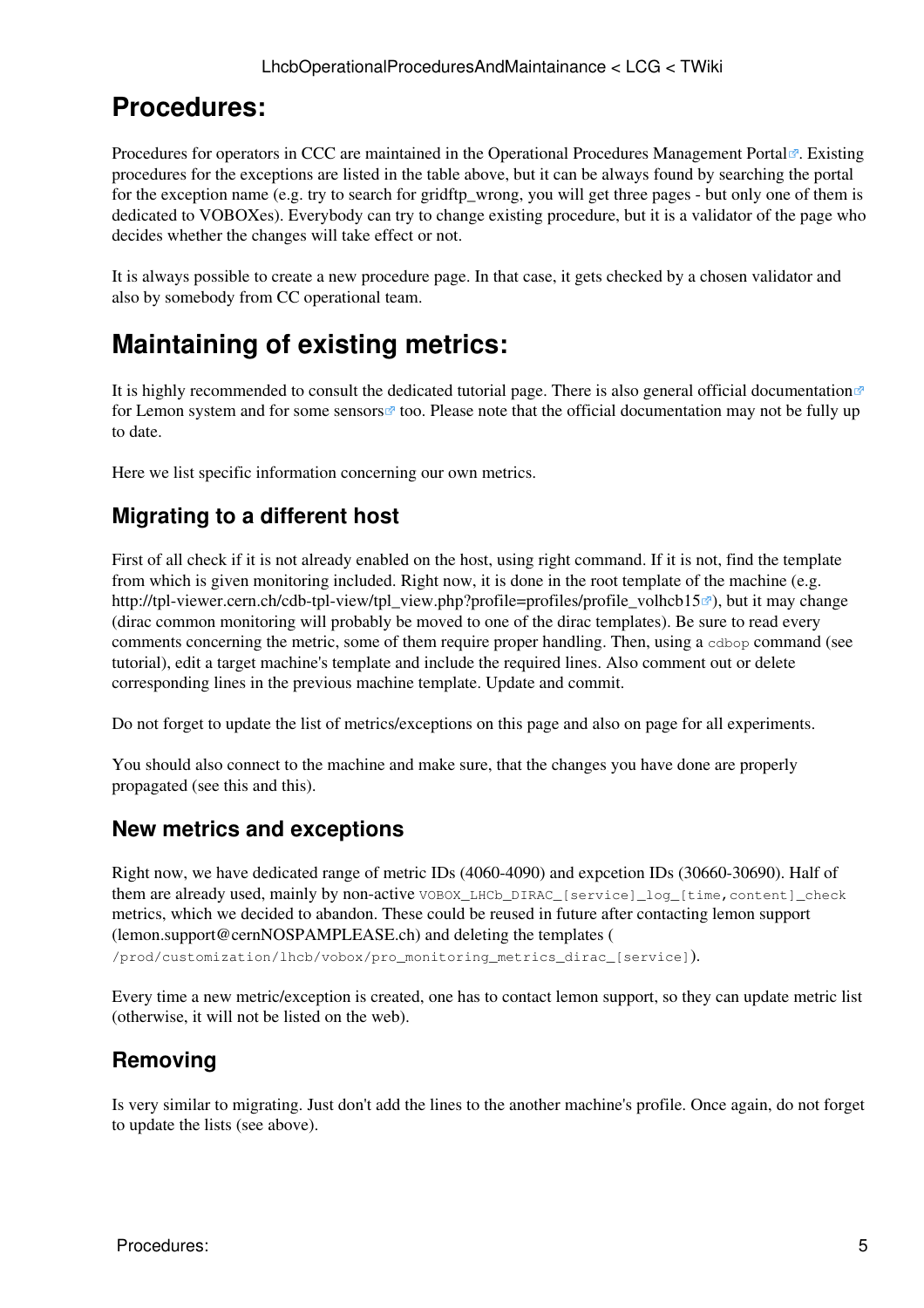### <span id="page-6-0"></span>**Disabling**

It can be done in two different ways. First one is to comment out corresponding include directives in a given machine's profile template (in case it is included from within the profile template and you want to disable it only for a given host). In case it is included from elsewhere (e.g. in some common DIRAC template, which is used by every vobox), you should NOT disable it in the template itself (unless you want to disable it globally). The correct way to do this is to add similar lines to machine's profile file:

```
 "/system/monitoring/metric/_27/active" = false;
 "/system/monitoring/exception/_30054/active" = false;
```
Make sure you specify these options AFTER the metric is included (otherwise these options will get overwritten).

Once again, do not forget to update the lists (see above).

### <span id="page-6-1"></span>**Workarounding bugs/missing functionality**

Some of the metrics require installing of our own version of sensors. These versions fixes some bugfixes and also provides some additional functionality that is listed below. When installing RPMs by hand, it is also needed to instruct quattor to not replace them, using following directives in the templates:

```
"/software/components/spma/userpkgs" = "yes";
"/software/components/spma/userprio" = "yes";
```
#### **File sensor**:

- Uid instead of gid returned:<https://savannah.cern.ch/bugs/?57289>
- Incorrect file mode:<https://savannah.cern.ch/bugs/?56806>

#### **Log.Parse sensor**

• Missing UTC in dformat string: [https://savannah.cern.ch/bugs/?func=detailitem&item\\_id=55080](https://savannah.cern.ch/bugs/?func=detailitem&item_id=55080)<sup>®</sup>

#### **FIO::CertOK**

- Race condition in the metric class \* <http://savannah.cern.ch/bugs/?67629>
- no fix available

The RPMs are available at /afs/cern.ch/user/j/jhorky/public/sl{4,5}/

## <span id="page-6-2"></span>**Convenient commands:**

Checking settings of all metrics and exceptions on the host:

ncm-query --pan --dump /system/monitoring

```
-- JiriHorky - 17-May-2010
```
This topic: LCG > LhcbOperationalProceduresAndMaintainance Topic revision: r10 - 2010-05-20 - JiriHorky

**OPETI** Copyright &© 2008-2022 by the contributing authors. All material on this **T**TWiki collaboration platform is the property of the contributing authors.

Disabling 6